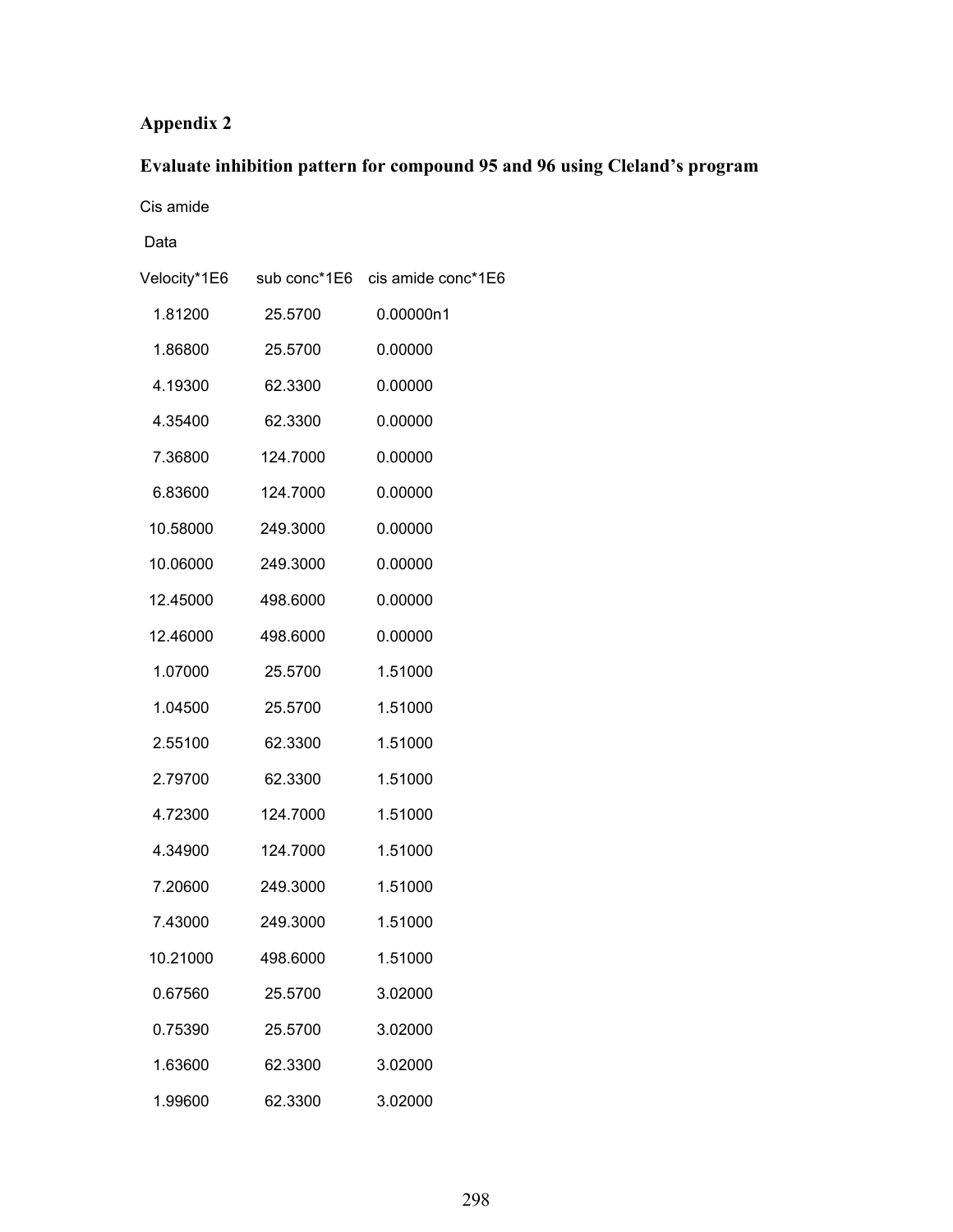| 3.33500 | 124.7000 | 3.02000 |
|---------|----------|---------|
| 3.60800 | 124.7000 | 3.02000 |
| 5.66700 | 249.3000 | 3.02000 |
| 6.16700 | 249.3000 | 3.02000 |
| 8.53500 | 498.6000 | 3.02000 |
| 0.45130 | 25.5700  | 6.04000 |
|         | 25.5700  | 6.04000 |
| 1.30600 | 62.3300  | 6.04000 |
| 1.28900 | 62.3300  | 6.04000 |
| 2.39200 | 124.7000 | 6.04000 |
| 2.15600 | 124.7000 | 6.04000 |
| 3.83300 | 249.3000 | 6.04000 |
| 4.33400 | 249.3000 | 6.04000 |
| 6.57600 | 498.6000 | 6.04000 |

Competitive hyperbolic fit

FIT TO Y =  $V^*A/(K (1+1/KI) + A)$  $K = 185.010178$  S.E.  $(K) = 7.634134$  W = 0.17159E-01  $V = 17.212734$  S.E. (V) = 0.301141 W = 0.11027E+02 KIS= 1.797789 S.E. (KIS) = 0.070553 W = 0.20090E+03 1/KIS = 0.556239 C.V. (KIS) = 0.039244 WL = 1/CVKIS\*\*2 = 0.64931E+03 SIGMA = 0.182715402 VARIANCE = 0.33385E-01

Competitive linear fit

FIT TO LOG (V) = LOG (VMAX\*A/K  $(1+I/KI) + A$ ))  $K = 234.516288$  S.E.  $(K) = 18.902564$  W = 0.27987E-02  $V = 19.520768$  S.E. (V) = 1.021601 W = 0.95816E+00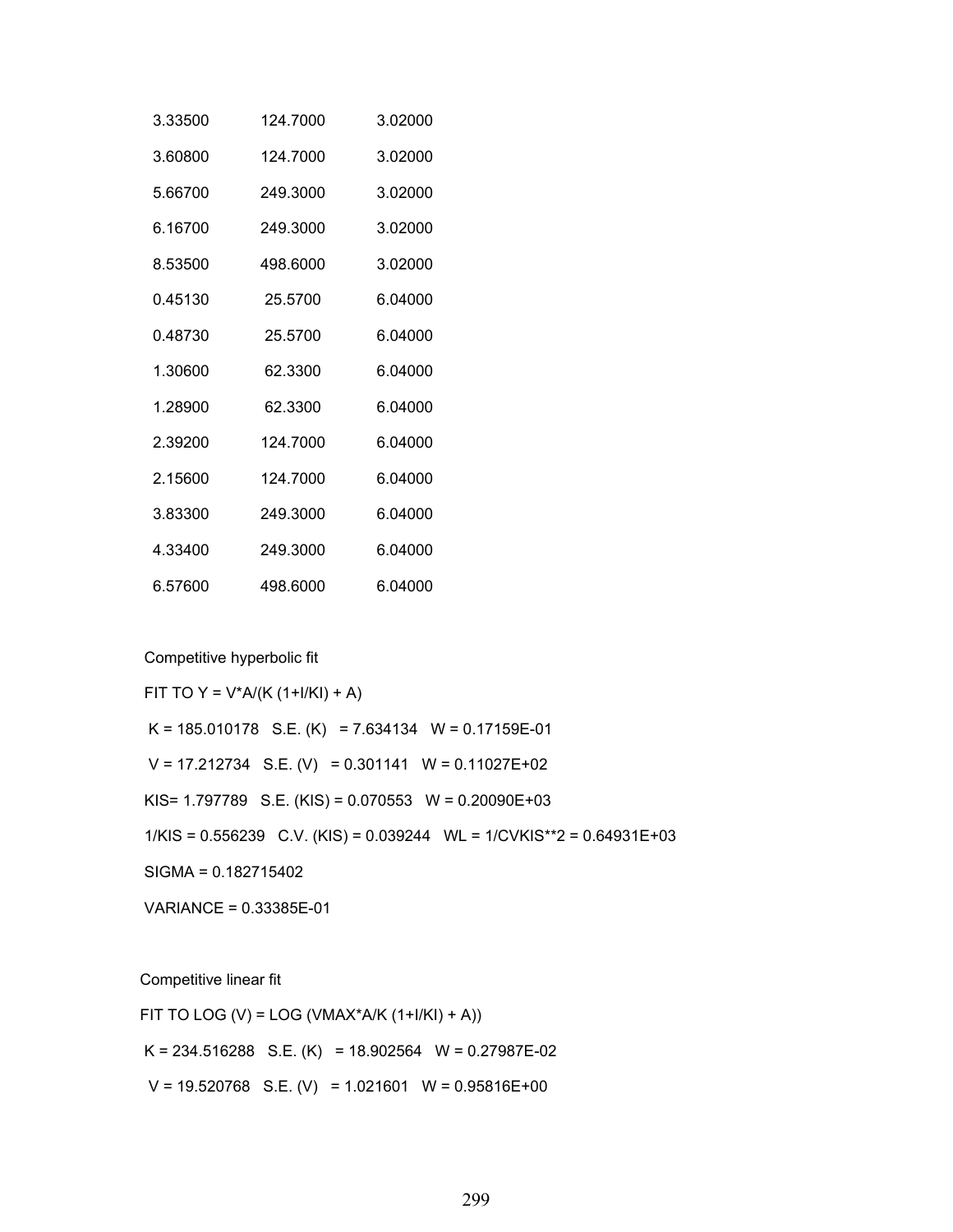$KI = 1.923905$  S.E.  $(KI) = 0.108867$  W = 0.84373E+02

VARIANCE = 0.46118E-02 SIGMA = 0.0679103

Non-competitive hyperbolic fit

FIT TO  $Y = V^*A/(K (1+I/KIS) + A (1+I/KII))$  $V = 17.180101$  S.E.  $(V) = 0.335273$  W = 0.88962E+01  $K = 184.222650$  S.E.  $(K) = 8.426834$  W = 0.14082E-01 KIS= 1.775674 S.E. (KIS) = 0.115439 W = 0.75040E+02 KII=  $\inf$  S.E. (KII) =  $\inf$  W = 0.00000E+00  $CPT = inf$  S.E.  $(CPT) = nan$  W = nan CKII/CKIS = inf S.E. (CKII/CKIS) = inf SIGMA = 0.186228334 VARIANCE = 0.34681E-01

Non-competitive linear fit

 FIT TO LOG Y = LOG (V\*A/(K (1+I/KIS)+A (1+I/KII))) CPT = K\*KII/KIS  $K = 225.022234$  S.E.  $(K) = 21.303159$  W = 0.22035E-02  $V = 18.976965$  S.E. (V) = 1.172075 W = 0.72793E+00 KIS=  $1.853622$  S.E. (KIS) =  $0.134460$  W =  $0.55311E+02$  KII= -40.818959 S.E. (KII) = 48.297840 W = 0.42869E-03 1/KIS = 0.539484 C.V. (KIS) = 0.072539 WL = 1/CVKIS\*\*2 = 0.19004E+03  $1/KII = -0.024498 \text{ C.V. (KII)} = -1.183221 \text{ WL} = 1/CVKII^{**} = 0.71428E + 00$  CPT= -4955.256541 S.E. (CPT) = \*\*\*\*\*\*\*\*\*\*\* W = 0.28874E-07 SIGMA = 0.068223555 VARIANCE = 0.46545E-02

Uncompetitive hyperbolic fit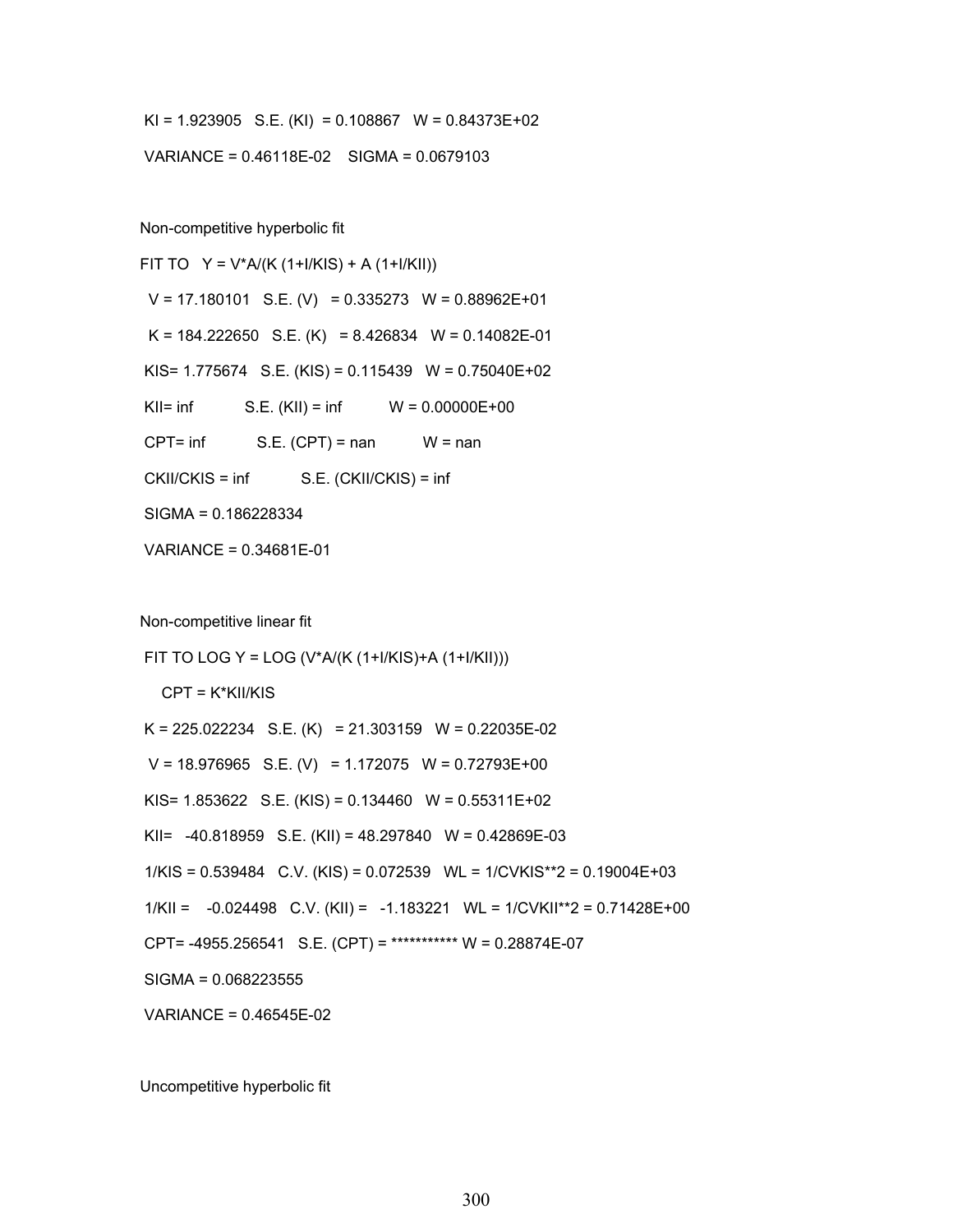FIT TO Y =  $V^*A/(K + A (1+1/KI))$ 

 $K = 373.720543$  S.E.  $(K) = 73.140554$  W = 0.18693E-03

 $V = 23.335224$  S.E. (V) = 2.649899 W = 0.14241E+00

KII =  $2.139885$  S.E. (KII) = 0.366368 W = 0.74502E+01

1/KII = 0.467315 C.V. (KII) = 0.171209 WL = 1/CVKII\*\*2 = 0.34115E+02

SIGMA = 0.856051711

VARIANCE = 0.73282E+00

Uncompetitive linear fit

FIT TO LOG Y =  $V^*A/(K+A (1+I/KI))$ K = 1575.579772 S.E. (K) = 1464.483376 W = 0.46626E-06  $V = 70.480765$  S.E. (V) = 61.641889 W = 0.26318E-03 KII =  $0.500892$  S.E. (KII) =  $0.474976$  W =  $0.44326E+01$  1/KII = 1.996436 C.V. (KII) = 0.948260 WL = 1/CVKII\*\*2 = 0.11121E+01 SIGMA = 0.312440689 VARIANCE = 0.97619E-01

Trans amide

Data

| Velocity*1E6 | sub conc*1E6 | trans amide conc*1E6 |
|--------------|--------------|----------------------|
| 1.81200      | 25.5700      | 0.00000              |
| 1.86800      | 25.5700      | 0.00000              |
| 4.19300      | 62.3300      | 0.00000              |
| 4.35400      | 62.3300      | 0.00000              |
| 7.36800      | 124.7000     | 0.00000              |
| 6.83600      | 124.7000     | 0.00000              |
| 10.58000     | 249.3000     | 0.00000              |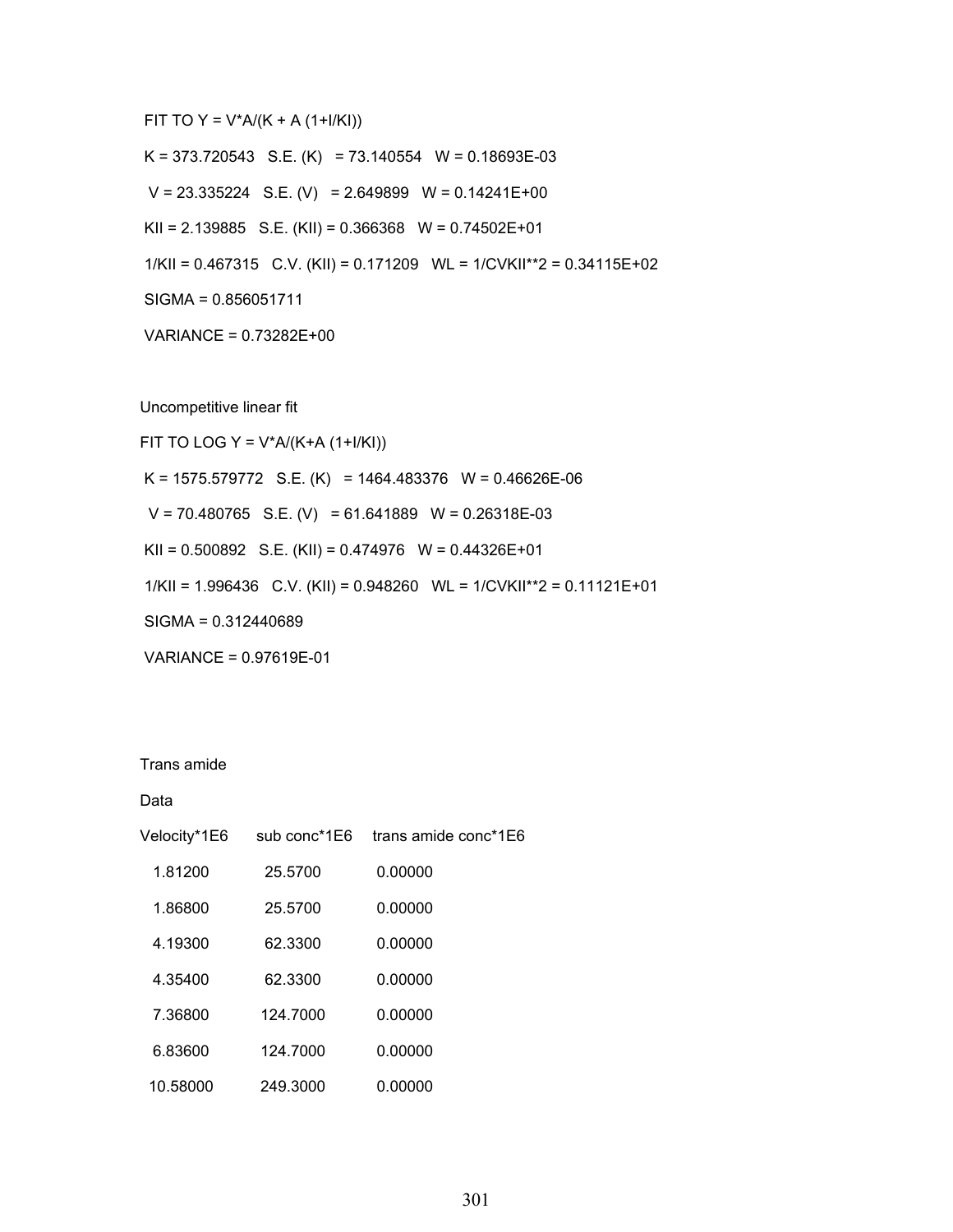| 10.06000 | 249.3000 | 0.00000 |
|----------|----------|---------|
| 12.45000 | 498.6000 | 0.00000 |
| 12.46000 | 498.6000 | 0.00000 |
| 0.53030  | 25.5700  | 118.400 |
| 0.53800  | 25.5700  | 118.400 |
| 1.19000  | 62.3300  | 118.400 |
| 1.14200  | 62.3300  | 118.400 |
| 2.50200  | 124.7000 | 118.400 |
| 2.36300  | 124.7000 | 118.400 |
| 4.04700  | 249.3000 | 118.400 |
| 4.38200  | 249.3000 | 118.400 |
| 6.77800  | 498.6000 | 118.400 |
| 0.77580  | 25.5700  | 59.200  |
| 0.80870  | 25.5700  | 59.200  |
| 2.25800  | 62.3300  | 59.200  |
| 2.17200  | 62.3300  | 59.200  |
| 3.65800  | 124.7000 | 59.200  |
| 3.99900  | 124.7000 | 59.200  |
| 6.80100  | 249.3000 | 59.200  |
| 6.56700  | 249.3000 | 59.200  |
| 9.18500  | 498.6000 | 59.200  |

Competitive hyperbolic fit

FIT TO Y =  $V^*A/(K (1+I/KI) + A)$  $K = 180.403068$  S.E.  $(K) = 11.823758$  W = 0.71530E-02  $V = 17.281529$  S.E. (V) = 0.478636 W = 0.43651E+01 KIS= 39.760282 S.E. (KIS) = 2.374018 W = 0.17743E+00 1/KIS = 0.025151 C.V. (KIS) = 0.059708 WL = 1/CVKIS\*\*2 = 0.28050E+03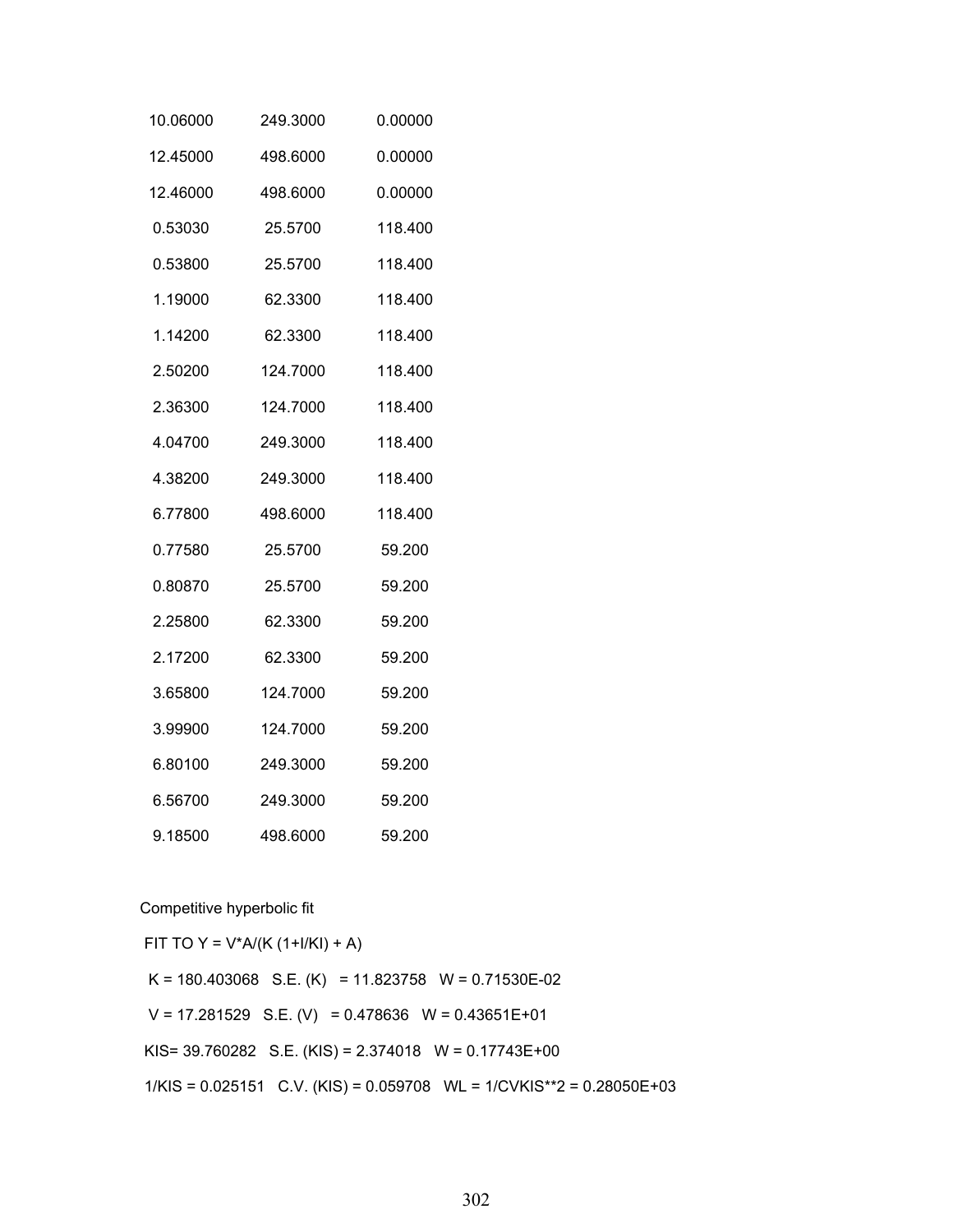SIGMA = 0.277612420

#### VARIANCE = 0.77069E-01

Competitive linear fit

FIT TO LOG (V) = LOG (VMAX\*A/K  $(1+I/KI) + A$ ))  $K = 231.513671$  S.E.  $(K) = 22.092132$  W = 0.20489E-02  $V = 19.657951$  S.E. (V) = 1.220443 W = 0.67137E+00 KI = 41.404828 S.E. (KI) = 2.634119 W =  $0.14412E+00$ VARIANCE = 0.52922E-02 SIGMA = 0.0727474

Non-competitive hyperbolic fit

FIT TO  $Y = V^*A/(K (1+1/KIS) + A (1+1/KII))$ 

CPT = K\*KII/KIS

 $V = 17.322021$  S.E. (V) = 0.515173 W = 0.37679E+01

 $K = 181.335228$  S.E.  $(K) = 12.659081$  W = 0.62402E-02

KIS= 40.599144 S.E. (KIS) = 4.163691 W = 0.57682E-01

KII= 3335.637745 S.E. (KII) = \*\*\*\*\*\*\*\*\*\*\*\*\*\*\*\* W = 0.58965E-08

CPT= 14898.556257 S.E. (CPT) = \*\*\*\*\*\*\*\*\*\*\* W = 0.92723E-08

CKII/CKIS = 82.160297 S.E. (CKII/CKIS) = 327.568095

SIGMA = 0.282926313

VARIANCE = 0.80047E-01

Non-competitive linear fit

FIT TO LOG Y = LOG (V\*A/(K (1+I/KIS)+A(1+I/KII)))

CPT = K\*KII/KIS

 $K = 224.167927$  S.E.  $(K) = 24.317137$  W = 0.16911E-02

 $V = 19.225051$  S.E. (V) = 1.364606 W = 0.53701E+00

KIS= 40.107880 S.E. (KIS) = 3.252180 W = 0.94548E-01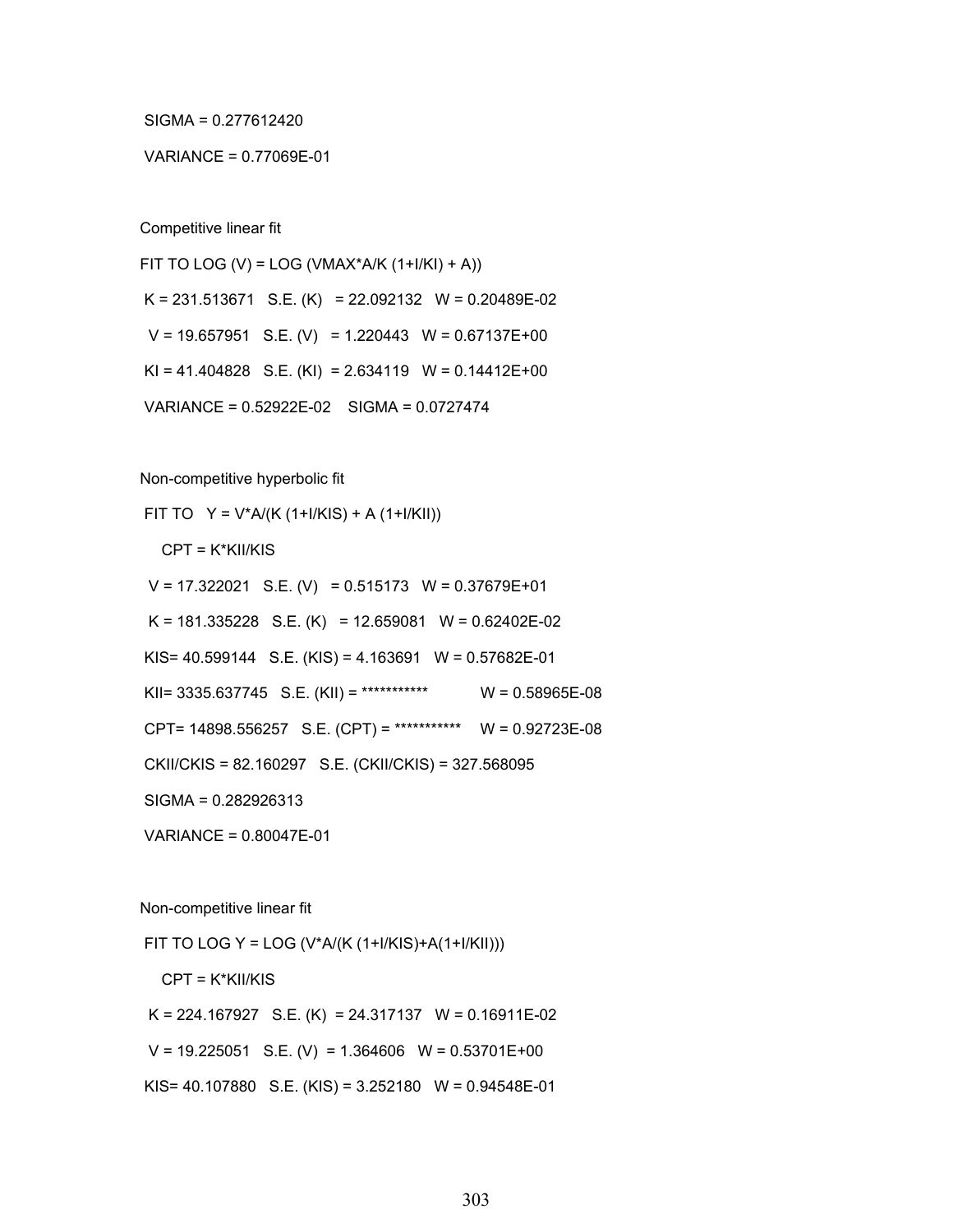KII= -977.356207 S.E. (KII) = 1484.196610 W = 0.45396E-06 1/KIS = 0.024933 C.V. (KIS) = 0.081086 WL = 1/CVKIS\*\*2 = 0.15209E+03  $1/KII = -0.001023$  C.V.  $(KII) = -1.518583$  WL =  $1/CVKII**2 = 0.43363E+00$  CPT= -5462.565323 S.E. (CPT) = \*\*\*\*\*\*\*\*\*\*\* W = 0.14521E-07 SIGMA = 0.073594352

VARIANCE = 0.54161E-02

Uncompetitive hyperbolic fit

FIT TO Y =  $V^*A/(K + A (1+I/KI))$ 

 $K = 319.693973$  S.E.  $(K) = 73.183961$  W = 0.18671E-03

 $V = 21.728596$  S.E. (V) = 2.684360 W = 0.13878E+00

KII = 50.252416 S.E. (KII) = 9.587739 W = 0.10878E-01

1/KII = 0.019900 C.V. (KII) = 0.190792 WL = 1/CVKII\*\*2 = 0.27471E+02

SIGMA = 0.948418806

VARIANCE = 0.89950E+00

Uncompetitive linear fit

FIT TO LOG Y =  $V^*A/(K+A (1+1/KI))$ 

 $K = 1282.867746$  S.E.  $(K) = 1220.300958$  W = 0.67153E-06

 $V = 59.374434$  S.E. (V) = 52.094329 W = 0.36848E-03

KII = 12.759498 S.E. (KII) = 12.139670 W = 0.67856E-02

1/KII = 0.078373 C.V. (KII) = 0.951422 WL = 1/CVKII\*\*2 = 0.11047E+01

SIGMA = 0.344043842

VARIANCE = 0.11837E+00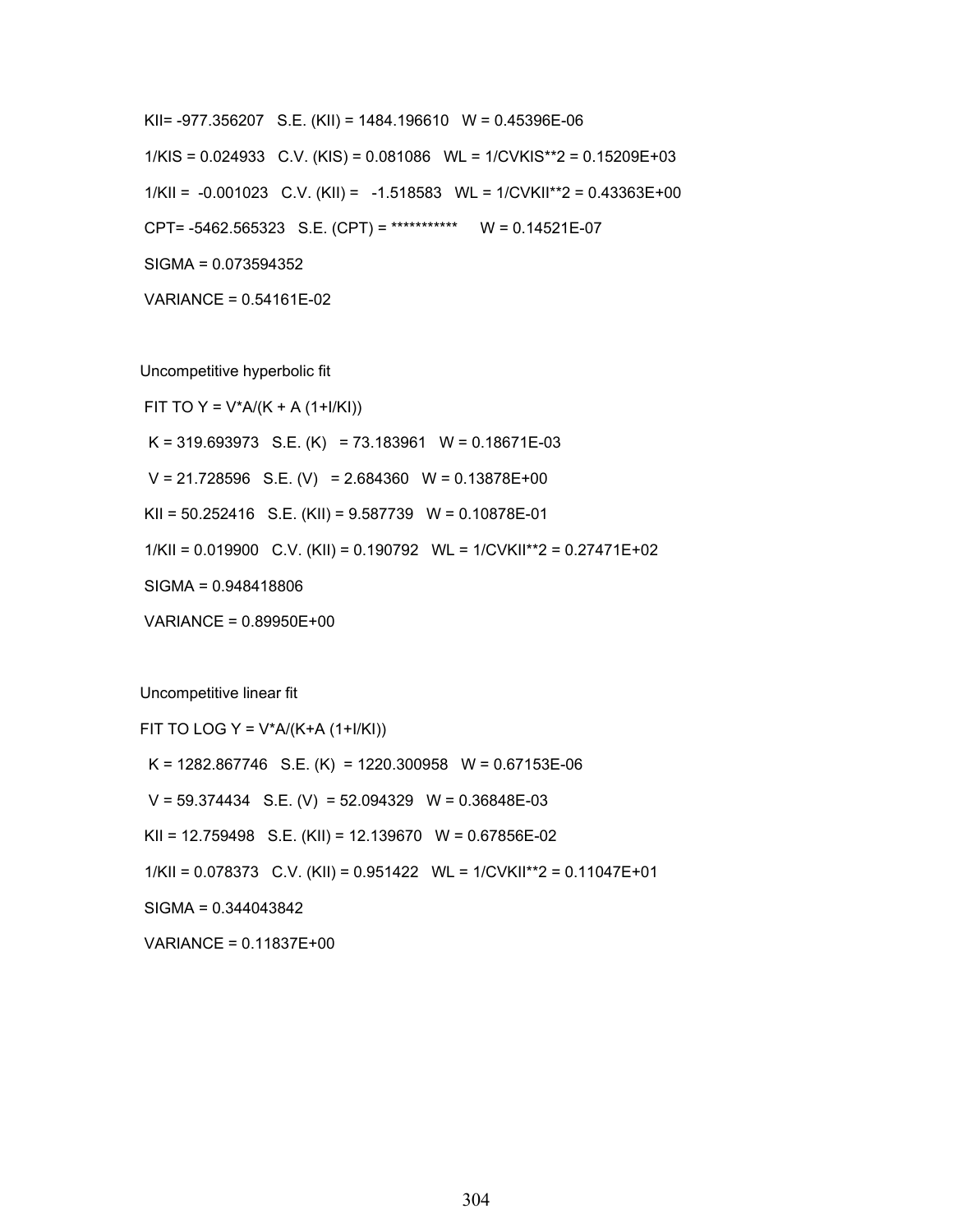#### **Protocol for Pin1 Inhibition Assay IC50**

By Xiaodong J. Wang

Feb 7, 2004

#### $IC_{50}$  measurement

1. Prepare solutions/buffers

Assay buffer: 35 mM HEPES, pH 7.8

Pin1 buffer: 20 mM Tris-HCl, pH 7.8

Substrate solution: in a flame-dried glass vial with a septum, cooled under dry N<sub>2</sub>, prepare 400  $\mu$ L ~ 6 mM substrate (Suc-Ala-Glu-Pro-Phe-pNA) solution in properly dried TFE (distilled from sodium before use) containing 0.5 M LiCl dried under vacuum at  $150 \degree C$  for 24 hr.

Determine the concentration of substrate (Suc-Ala-Glu-Pro-Phe-pNA). Hydrolyze  $\sim$  0.2 mg substrate in 0.2 mL of 6 M HCl in a sealed glass reactor at 110 $^{\circ}$ C for 24 hr. Dilute the hydrolysate in 2 mL 1:1 H<sub>2</sub>O:CH<sub>3</sub>CN. Prepare a standard solution of p-nitroaniline and dilute to concentrations of: 0.5 mM, 0.75 mM, 1.0 mM, 1.25 mM, 1.5mM, 1.75 mM, 2.0 mM. Inject each standard 20 µL on  $100 \times 046$  C18 column HPLC and monitor at 220 nm to create a standard curve. Inject the substrate solution 3 times  $(20 \mu L)$  and determine the concentration by linear fit to the standard curve.

α-Chymotrypsin solution: 60mg (51unit/mg)/ mL 0.001 M HCl

Inhibitor solutions: stocks of 2000  $\mu$ M, 200  $\mu$ M, 20  $\mu$ M in 1:3 DMSO: H<sub>2</sub>O (for  $IC_{50} \sim 1 \mu M$ , if the inhibition is poorer, use higher inhibitor concentrations). Determine the concentration of inhibitor in a similar fashion as above.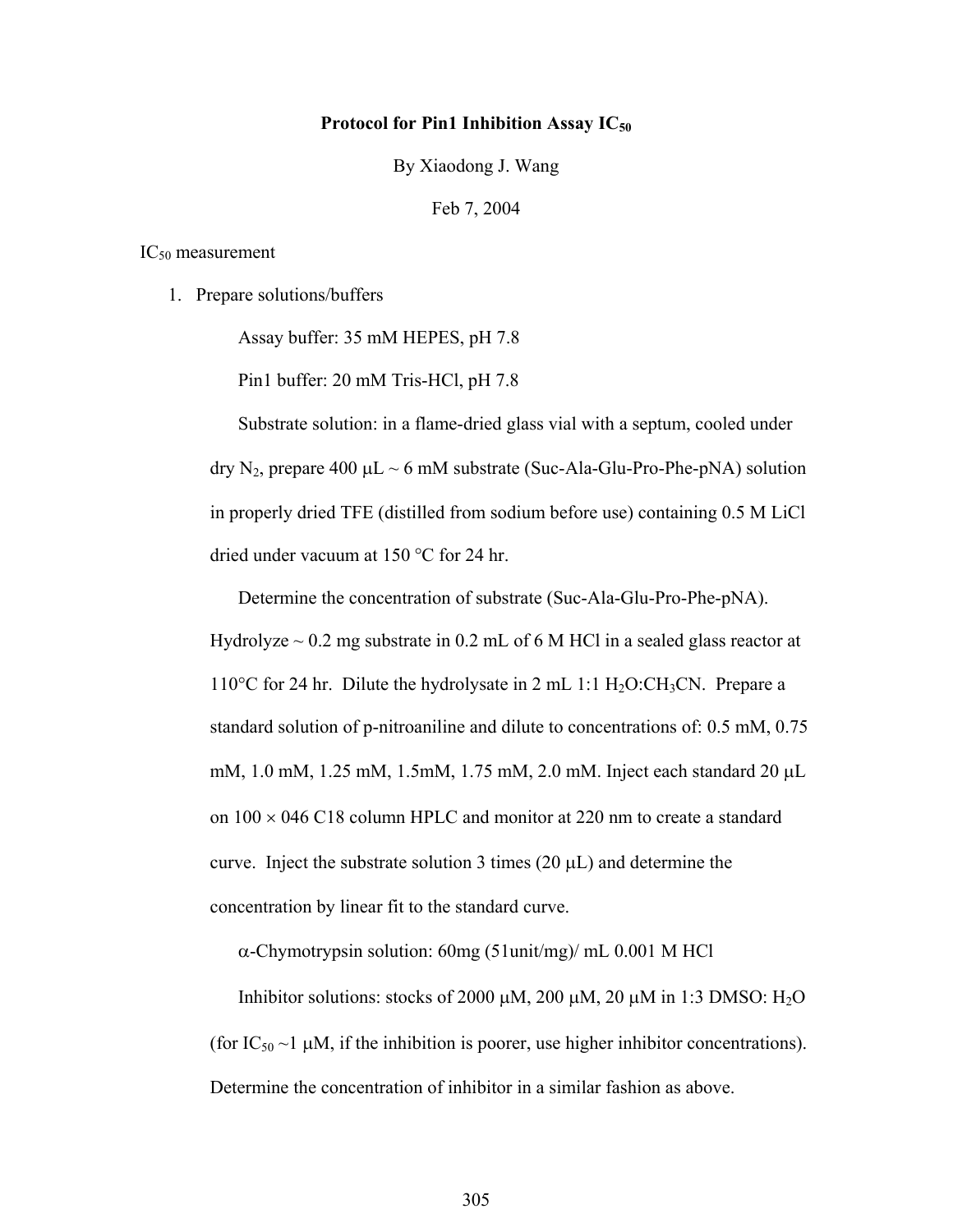- 2. Choose final concentration of Pin1 (67 nM, concentration measured by Bradford assay) to give  $k_{obs} \approx 0.07 \text{ s}^{-1}$  without inhibitors.
- 3. To a 1.5 mL polystyrene cuvette (application range 280 nm 800 nm), add
	- a) 1050 µL assay buffer (HEPES, 35 mL, pH 7.8)
	- b) 10 µL Pin1 stock solution in 20 mM Tris-HCl, pH 7.8
	- c)  $10 \mu L$  of inhibitor stock solution
- 4. Incubate at  $4^{\circ}$ C for 10 min
- 5. Assay samples:

To the same cuvette, add

- a) 120  $\mu$ L 4<sup>o</sup>C  $\alpha$ -chymotrypsin solution
- b) 10 µL substrate solution

Mix by inversion 3 times and start scan, read every 0.5 s at 390 nM for 90 s.

- 6. Fit the data to a first order exponential equation  $A = A_0 + A_1^* \exp(-k_{obs} \cdot t)$  to obtain *k*obs. (We use Tablecurve3.2 program)
- 7. Calculate percent inhibition vs. inhibitor concentration, thermal isomerization rate constant  $k_3$ = 0.00257 s<sup>-1</sup> determined independently for each day.
- 8. Fit the percent inhibition vs. inhibitor concentration to a hyperbolic equation.  $IC_{50}$ is given by curve fitting Eq.  $y = \frac{a \cdot x}{a}$ *b* + *x* . (We use Tablecurve3.2 program, for those data that would not fit in above equation, fit them to equation #8013 in Tablecurve)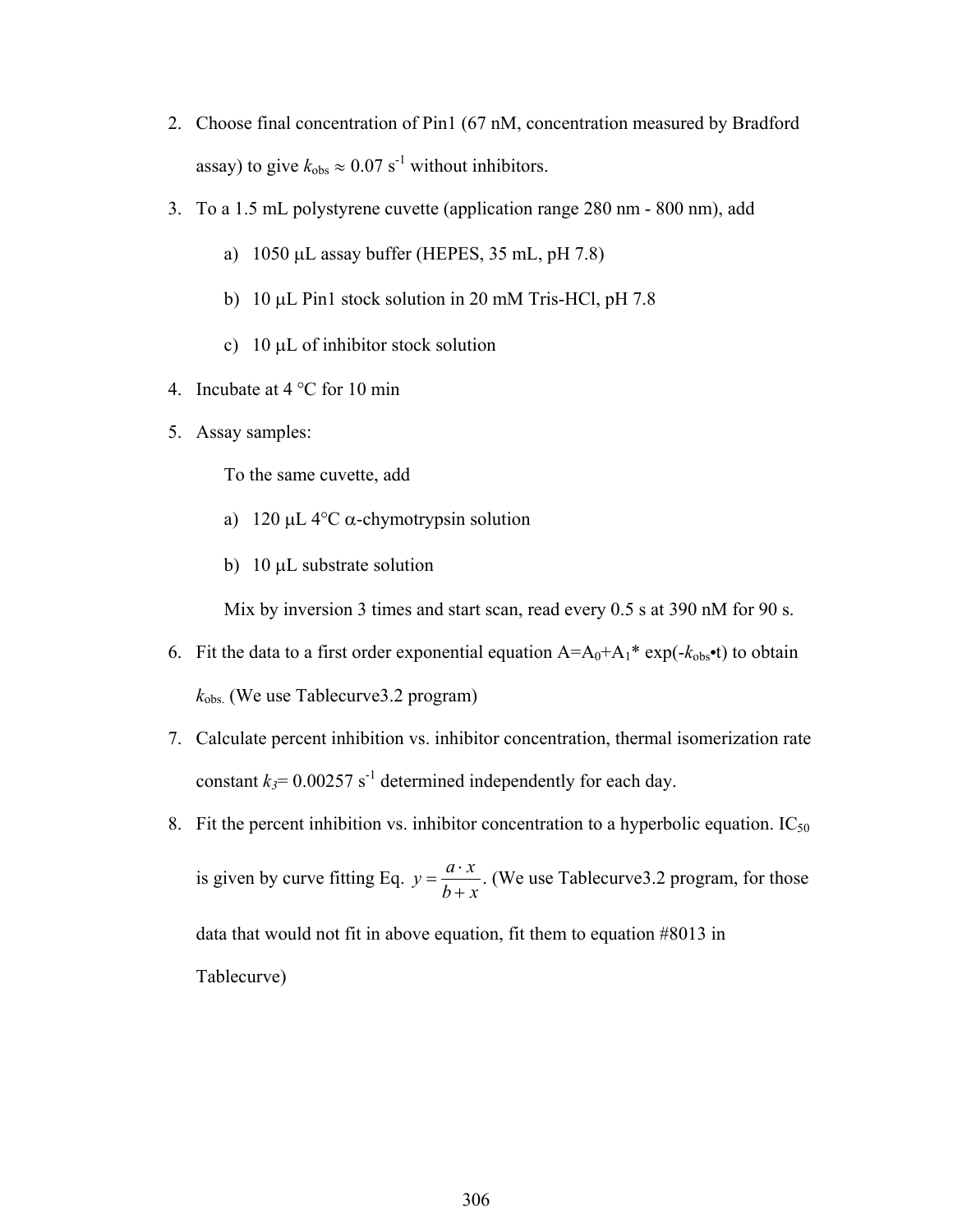### **Protocol for Pin1 Inhibition Assay** *K***<sup>i</sup>**

By Xiaodong J. Wang

Feb 7, 2004

*K*<sup>i</sup> measurement

- 9. Choose final concentration of Pin1 to give  $k_{obs} \approx 0.07 \text{ s}^{-1}$  without inhibitors.
- 10. Measure  $IC_{50}$  first so that the range of inhibitors concentration to use can be determined.
- 11. To a 15 mL Falcon tube, add
	- a) 12.6 mL assay buffer (HEPES, 35 mM, pH 7.8)
	- b) 120 µL Pin1 solution (proper concentration in 20 mM Tris-HCl, pH 7.8)
	- c) 120  $\mu$ L of inhibitor solution (stock of 720  $\mu$ M in 1:3 DMSO: H<sub>2</sub>O, final concentration 6  $\mu$ M<sup>a</sup>)
- 12. Incubate at  $4^{\circ}$ C for 10 min.
- 13. Assay samples:

 To a polystyrene cuvette (capacity 1.5 mL, application range 280 nM—800 nM) add:

- a)  $1070 \mu L$  of the above solution from the Falcon tube.
- b) 120  $\mu$ L 4<sup>o</sup>C  $\alpha$ -chymotrypsin solution (60 mg/mL in 0.001 HCl, 51unit/mg).
- c) 10 µL of Suc-Ala-Glu-Pro-Phe-*p*NA solution (stocks of 6.2 mM in 0.48 M LiCl in TFE, final concentration 52  $\mu$ M, final cis substrate concentration  $\sim$ 26  $\mu$ M<sup>b</sup>).